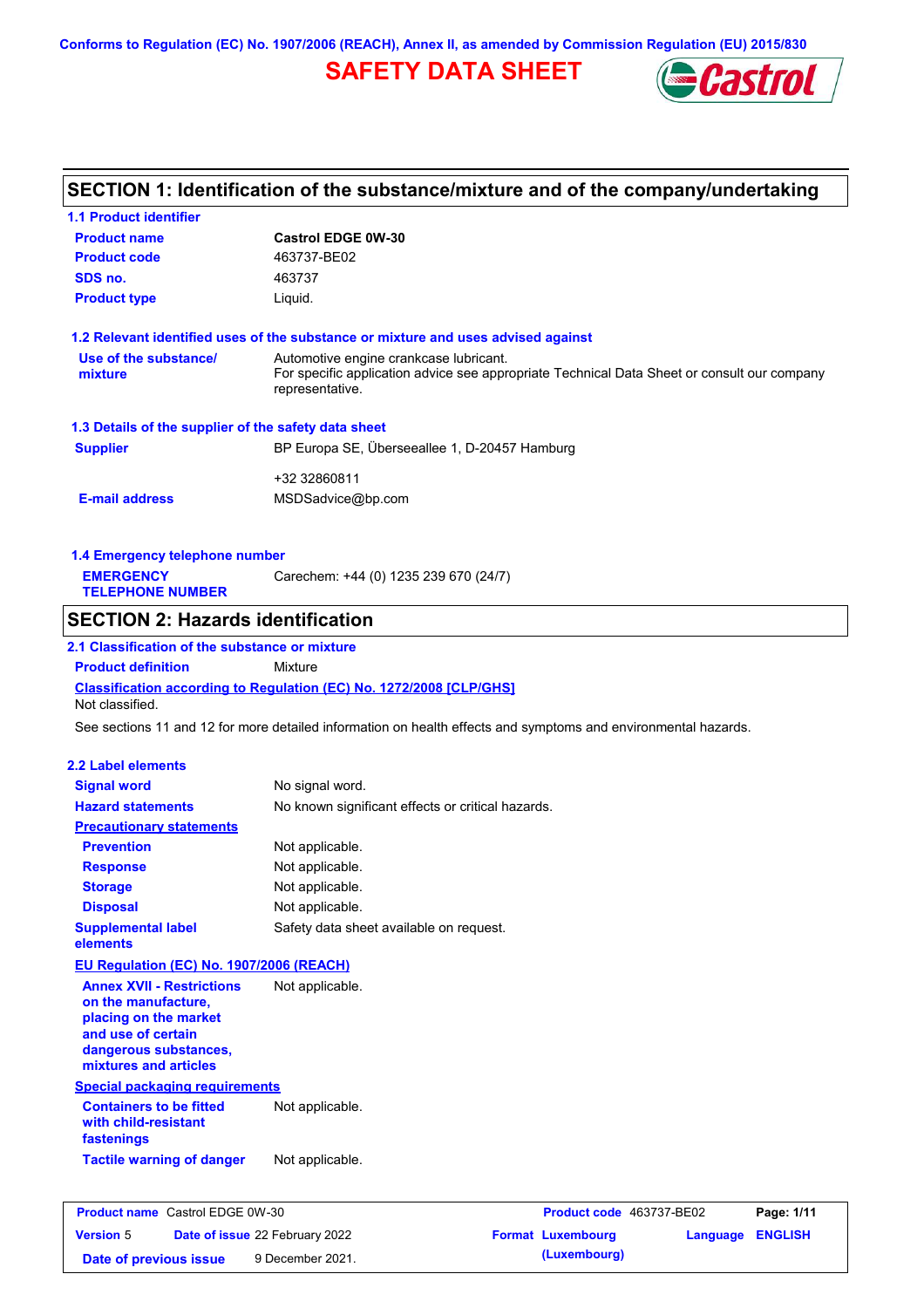## **SECTION 2: Hazards identification**

| 2.3 Other hazards                                                                                                        |                                                                                                                                                  |
|--------------------------------------------------------------------------------------------------------------------------|--------------------------------------------------------------------------------------------------------------------------------------------------|
| <b>Results of PBT and vPvB</b><br>assessment                                                                             | Product does not meet the criteria for PBT or vPvB according to Regulation (EC) No. 1907/2006.<br>Annex XIII.                                    |
| <b>Product meets the criteria</b><br>for PBT or vPvB according<br>to Regulation (EC) No.<br><b>1907/2006, Annex XIII</b> | This mixture does not contain any substances that are assessed to be a PBT or a vPvB.                                                            |
| Other hazards which do<br>not result in classification                                                                   | Defatting to the skin.<br>USED ENGINE OILS<br>Used engine oil may contain hazardous components which have the potential to cause skin<br>cancer. |

See Toxicological Information, section 11 of this Safety Data Sheet.

## **SECTION 3: Composition/information on ingredients**

#### **3.2 Mixtures**

#### Mixture **Product definition**

Synthetic base stock. Proprietary performance additives.

| <b>Product/ingredient</b><br>name                                       | <b>Identifiers</b>                                                                      | $\%$      | <b>Regulation (EC) No.</b><br>1272/2008 [CLP] | <b>Type</b> |
|-------------------------------------------------------------------------|-----------------------------------------------------------------------------------------|-----------|-----------------------------------------------|-------------|
| Distillates (petroleum), hydrotreated<br>heavy paraffinic               | REACH #: 01-2119484627-25<br>EC: 265-157-1<br>CAS: 64742-54-7<br>Index: 649-467-00-8    | ≥50 - ≤75 | Asp. Tox. 1, H304                             | $[1]$       |
| Dec-1-ene, trimers, hydrogenated                                        | REACH #: 01-2119493949-12<br>EC: 500-393-3<br>CAS: 157707-86-3                          | ≤10       | Asp. Tox. 1, H304                             | $[1]$       |
| Lubricating oils (petroleum), C15-30,<br>hydrotreated neutral oil-based | REACH #: 01-2119474878-16<br>EC: 276-737-9<br>CAS: 72623-86-0<br>Index: 649-482-00-X    | ו≥ ≤      | Asp. Tox. 1, H304                             | $[1]$       |
| Lubricating oils (petroleum), C20-50,<br>hydrotreated neutral oil-based | REACH #: 01-2119474889-13 ≤3<br>EC: 276-738-4<br>CAS: 72623-87-1<br>Index: 649-483-00-5 |           | Asp. Tox. 1, H304                             | $[1]$       |
| bis(nonylphenyl)amine                                                   | REACH #: 01-2119488911-28<br>EC: 253-249-4<br>CAS: 36878-20-3                           | ו≥ ≤      | Aquatic Chronic 4, H413                       | $[1]$       |

**See Section 16 for the full text of the H statements declared above.**

#### Type

[1] Substance classified with a health or environmental hazard

[2] Substance with a workplace exposure limit

[3] Substance meets the criteria for PBT according to Regulation (EC) No. 1907/2006, Annex XIII

[4] Substance meets the criteria for vPvB according to Regulation (EC) No. 1907/2006, Annex XIII

[5] Substance of equivalent concern

[6] Additional disclosure due to company policy

Occupational exposure limits, if available, are listed in Section 8.

### **SECTION 4: First aid measures**

| <b>Eye contact</b>                | In case of contact, immediately flush eyes with plenty of water for at least 15 minutes. Eyelids<br>should be held away from the eyeball to ensure thorough rinsing. Check for and remove any<br>contact lenses. Get medical attention.                       |
|-----------------------------------|---------------------------------------------------------------------------------------------------------------------------------------------------------------------------------------------------------------------------------------------------------------|
| <b>Skin contact</b>               | Wash skin thoroughly with soap and water or use recognised skin cleanser. Remove<br>contaminated clothing and shoes. Wash clothing before reuse. Clean shoes thoroughly before<br>reuse. Get medical attention if irritation develops.                        |
| <b>Inhalation</b>                 | $\mathbf{F}$ inhaled, remove to fresh air. In case of inhalation of decomposition products in a fire,<br>symptoms may be delayed. The exposed person may need to be kept under medical<br>surveillance for 48 hours. Get medical attention if symptoms occur. |
| <b>Ingestion</b>                  | Do not induce vomiting unless directed to do so by medical personnel. Get medical attention if<br>symptoms occur.                                                                                                                                             |
| <b>Protection of first-aiders</b> | No action shall be taken involving any personal risk or without suitable training.                                                                                                                                                                            |

| <b>Product name</b> Castrol EDGE 0W-30                    |  | <b>Product code</b> 463737-BE02 |                          | Page: 2/11       |  |
|-----------------------------------------------------------|--|---------------------------------|--------------------------|------------------|--|
| <b>Date of issue 22 February 2022</b><br><b>Version 5</b> |  |                                 | <b>Format Luxembourg</b> | Language ENGLISH |  |
| 9 December 2021.<br>Date of previous issue                |  |                                 | (Luxembourg)             |                  |  |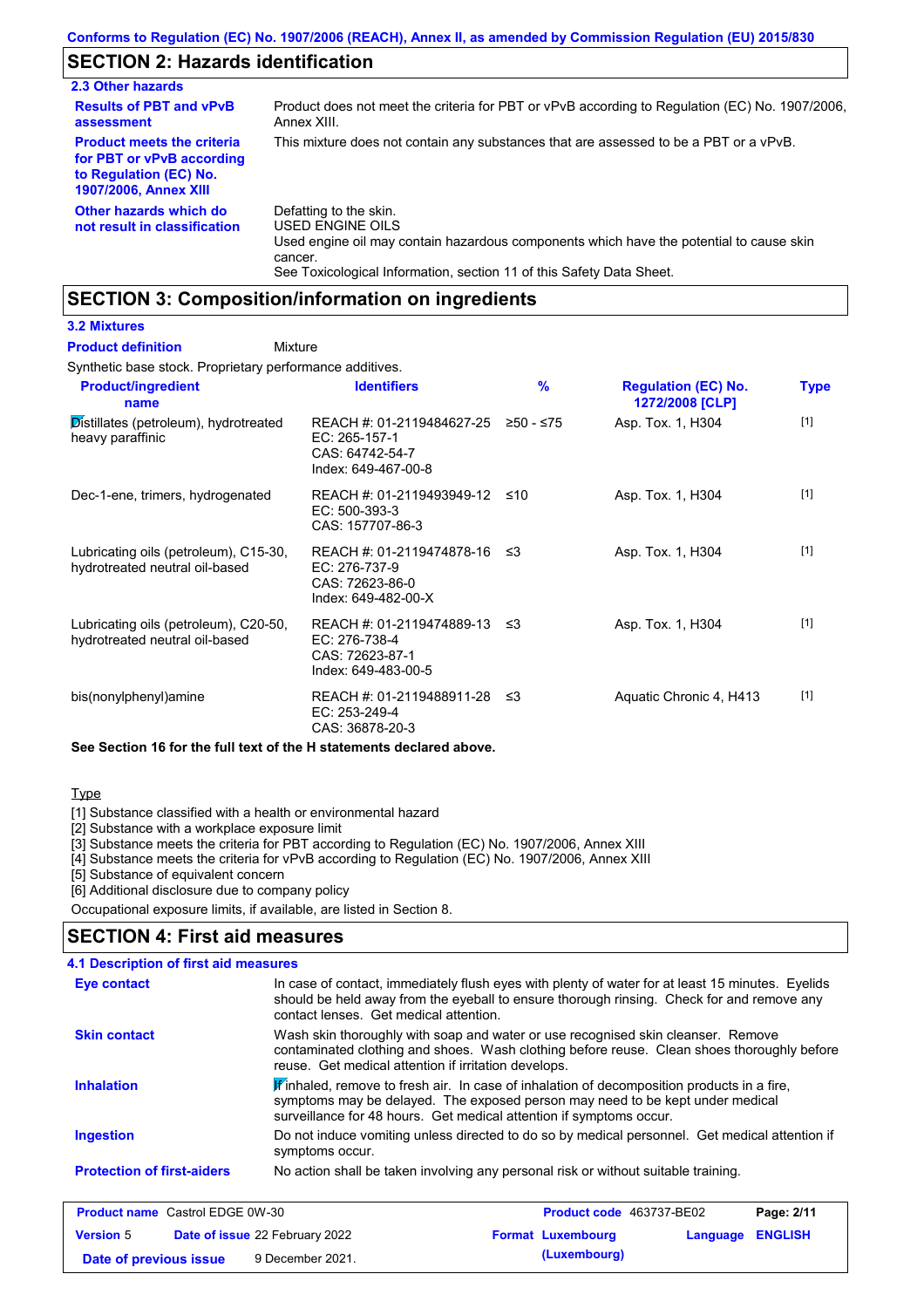## **SECTION 4: First aid measures**

#### **4.2 Most important symptoms and effects, both acute and delayed**

See Section 11 for more detailed information on health effects and symptoms.

| <b>Potential acute health effects</b> |                                                                                                                            |
|---------------------------------------|----------------------------------------------------------------------------------------------------------------------------|
| <b>Inhalation</b>                     | <b>Exposure to decomposition products may cause a health hazard.</b> Serious effects may be<br>delayed following exposure. |
| <b>Ingestion</b>                      | No known significant effects or critical hazards.                                                                          |
| <b>Skin contact</b>                   | Defatting to the skin. May cause skin dryness and irritation.                                                              |
| Eye contact                           | No known significant effects or critical hazards.                                                                          |
|                                       | Delayed and immediate effects as well as chronic effects from short and long-term exposure                                 |
| <b>Inhalation</b>                     | Overexposure to the inhalation of airborne droplets or aerosols may cause irritation of the<br>respiratory tract.          |
| <b>Ingestion</b>                      | Ingestion of large quantities may cause nausea and diarrhoea.                                                              |
| <b>Skin contact</b>                   | Prolonged or repeated contact can defat the skin and lead to irritation and/or dermatitis.                                 |
|                                       |                                                                                                                            |

**Notes to physician Treatment should in general be symptomatic and directed to relieving any effects.** In case of inhalation of decomposition products in a fire, symptoms may be delayed. The exposed person may need to be kept under medical surveillance for 48 hours.

### **SECTION 5: Firefighting measures**

| 5.1 Extinguishing media                                   |                                                                                                                                                                                                                                                                                                                                                                   |
|-----------------------------------------------------------|-------------------------------------------------------------------------------------------------------------------------------------------------------------------------------------------------------------------------------------------------------------------------------------------------------------------------------------------------------------------|
| <b>Suitable extinguishing</b><br>media                    | In case of fire, use foam, dry chemical or carbon dioxide extinguisher or spray.                                                                                                                                                                                                                                                                                  |
| <b>Unsuitable extinguishing</b><br>media                  | Do not use water jet. The use of a water jet may cause the fire to spread by splashing the<br>burning product.                                                                                                                                                                                                                                                    |
| 5.2 Special hazards arising from the substance or mixture |                                                                                                                                                                                                                                                                                                                                                                   |
| <b>Hazards from the</b><br>substance or mixture           | In a fire or if heated, a pressure increase will occur and the container may burst.                                                                                                                                                                                                                                                                               |
| <b>Hazardous combustion</b><br>products                   | Combustion products may include the following:<br>carbon oxides (CO, CO <sub>2</sub> ) (carbon monoxide, carbon dioxide)<br>nitrogen oxides ( $NO$ , $NO2$ etc.)                                                                                                                                                                                                  |
| 5.3 Advice for firefighters                               |                                                                                                                                                                                                                                                                                                                                                                   |
| <b>Special precautions for</b><br>fire-fighters           | No action shall be taken involving any personal risk or without suitable training. Promptly<br>isolate the scene by removing all persons from the vicinity of the incident if there is a fire.                                                                                                                                                                    |
| <b>Special protective</b><br>equipment for fire-fighters  | Fire-fighters should wear appropriate protective equipment and self-contained breathing<br>apparatus (SCBA) with a full face-piece operated in positive pressure mode. Clothing for fire-<br>fighters (including helmets, protective boots and gloves) conforming to European standard EN<br>469 will provide a basic level of protection for chemical incidents. |

#### **SECTION 6: Accidental release measures**

|                                         | 6.1 Personal precautions, protective equipment and emergency procedures                                                                                                                                                                                                                                                             |
|-----------------------------------------|-------------------------------------------------------------------------------------------------------------------------------------------------------------------------------------------------------------------------------------------------------------------------------------------------------------------------------------|
| For non-emergency<br>personnel          | No action shall be taken involving any personal risk or without suitable training. Evacuate<br>surrounding areas. Keep unnecessary and unprotected personnel from entering. Do not touch<br>or walk through spilt material. Floors may be slippery; use care to avoid falling. Put on<br>appropriate personal protective equipment. |
| For emergency responders                | If specialised clothing is required to deal with the spillage, take note of any information in<br>Section 8 on suitable and unsuitable materials. See also the information in "For non-<br>emergency personnel".                                                                                                                    |
| <b>6.2 Environmental</b><br>precautions | Avoid dispersal of spilt material and runoff and contact with soil, waterways, drains and sewers.<br>Inform the relevant authorities if the product has caused environmental pollution (sewers,<br>waterways, soil or air).                                                                                                         |

#### **6.3 Methods and material for containment and cleaning up**

**Small spill**

Stop leak if without risk. Move containers from spill area. Absorb with an inert material and place in an appropriate waste disposal container. Dispose of via a licensed waste disposal contractor.

| <b>Product name</b> Castrol EDGE 0W-30 |                                       | <b>Product code</b> 463737-BE02 |  | Page: 3/11               |                         |  |
|----------------------------------------|---------------------------------------|---------------------------------|--|--------------------------|-------------------------|--|
| <b>Version 5</b>                       | <b>Date of issue 22 February 2022</b> |                                 |  | <b>Format Luxembourg</b> | <b>Language ENGLISH</b> |  |
| Date of previous issue                 |                                       | 9 December 2021.                |  | (Luxembourg)             |                         |  |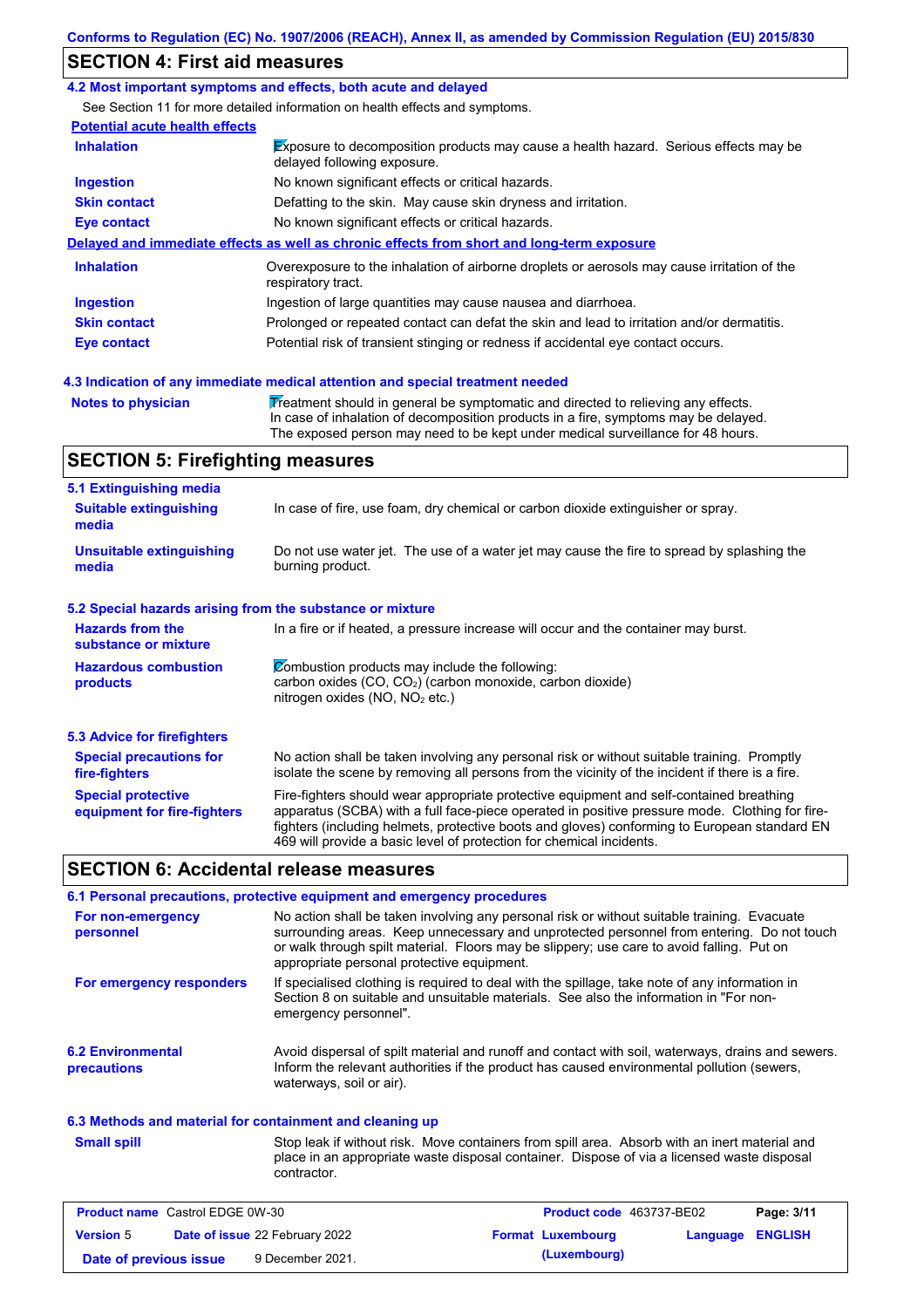### **SECTION 6: Accidental release measures**

| Large spill                               | Stop leak if without risk. Move containers from spill area. Prevent entry into sewers, water<br>courses, basements or confined areas. Contain and collect spillage with non-combustible,<br>absorbent material e.g. sand, earth, vermiculite or diatomaceous earth and place in container<br>for disposal according to local regulations. Dispose of via a licensed waste disposal contractor. |
|-------------------------------------------|------------------------------------------------------------------------------------------------------------------------------------------------------------------------------------------------------------------------------------------------------------------------------------------------------------------------------------------------------------------------------------------------|
| 6.4 Reference to other<br><b>sections</b> | See Section 1 for emergency contact information.<br>See Section 5 for firefighting measures.<br>See Section 8 for information on appropriate personal protective equipment.<br>See Section 12 for environmental precautions.<br>See Section 13 for additional waste treatment information.                                                                                                     |

## **SECTION 7: Handling and storage**

| 7.1 Precautions for safe handling                                                    |                                                                                                                                                                                                                                                                                                                                                                                                                                                                                          |
|--------------------------------------------------------------------------------------|------------------------------------------------------------------------------------------------------------------------------------------------------------------------------------------------------------------------------------------------------------------------------------------------------------------------------------------------------------------------------------------------------------------------------------------------------------------------------------------|
| <b>Protective measures</b>                                                           | Put on appropriate personal protective equipment.                                                                                                                                                                                                                                                                                                                                                                                                                                        |
| <b>Advice on general</b><br>occupational hygiene                                     | Eating, drinking and smoking should be prohibited in areas where this material is handled,<br>stored and processed. Wash thoroughly after handling. Remove contaminated clothing and<br>protective equipment before entering eating areas. See also Section 8 for additional<br>information on hygiene measures.                                                                                                                                                                         |
| <b>7.2 Conditions for safe</b><br>storage, including any<br><i>incompatibilities</i> | Store in accordance with local requlations. Store in a dry, cool and well-ventilated area, away<br>from incompatible materials (see Section 10). Keep away from heat and direct sunlight. Keep<br>container tightly closed and sealed until ready for use. Containers that have been opened must<br>be carefully resealed and kept upright to prevent leakage. Store and use only in equipment/<br>containers designed for use with this product. Do not store in unlabelled containers. |
| <b>Not suitable</b>                                                                  | Prolonged exposure to elevated temperature.                                                                                                                                                                                                                                                                                                                                                                                                                                              |
| 7.3 Specific end use(s)                                                              |                                                                                                                                                                                                                                                                                                                                                                                                                                                                                          |
| <b>Recommendations</b>                                                               | See section 1.2 and Exposure scenarios in annex, if applicable.                                                                                                                                                                                                                                                                                                                                                                                                                          |

### **SECTION 8: Exposure controls/personal protection**

#### **8.1 Control parameters**

#### **Occupational exposure limits**

No exposure limit value known.

Whilst specific OELs for certain components may be shown in this section, other components may be present in any mist, vapour or dust produced. Therefore, the specific OELs may not be applicable to the product as a whole and are provided for guidance only.

#### **Recommended monitoring procedures**

If this product contains ingredients with exposure limits, personal, workplace atmosphere or biological monitoring may be required to determine the effectiveness of the ventilation or other control measures and/or the necessity to use respiratory protective equipment. Reference should be made to monitoring standards, such as the following: European Standard EN 689 (Workplace atmospheres - Guidance for the assessment of exposure by inhalation to chemical agents for comparison with limit values and measurement strategy) European Standard EN 14042 (Workplace atmospheres - Guide for the application and use of procedures for the assessment of exposure to chemical and biological agents) European Standard EN 482 (Workplace atmospheres - General requirements for the performance of procedures for the measurement of chemical agents) Reference to national guidance documents for methods for the determination of hazardous substances will also be required.

#### **Derived No Effect Level**

No DNELs/DMELs available.

#### **Predicted No Effect Concentration**

No PNECs available

#### **8.2 Exposure controls**

**Appropriate engineering controls**

Provide exhaust ventilation or other engineering controls to keep the relevant airborne concentrations below their respective occupational exposure limits. All activities involving chemicals should be assessed for their risks to health, to ensure exposures are adequately controlled. Personal protective equipment should only be considered after other forms of control measures (e.g. engineering controls) have been suitably evaluated. Personal protective equipment should conform to appropriate standards, be suitable for use, be kept in good condition and properly maintained. Your supplier of personal protective equipment should be consulted for advice on selection and

appropriate standards. For further information contact your national organisation for standards. The final choice of protective equipment will depend upon a risk assessment. It is important to ensure that all items of personal protective equipment are compatible.

| <b>Product name</b> Castrol EDGE 0W-30 |  | <b>Product code</b> 463737-BE02       |  | Page: 4/11               |                         |  |
|----------------------------------------|--|---------------------------------------|--|--------------------------|-------------------------|--|
| <b>Version 5</b>                       |  | <b>Date of issue 22 February 2022</b> |  | <b>Format Luxembourg</b> | <b>Language ENGLISH</b> |  |
| Date of previous issue                 |  | 9 December 2021.                      |  | (Luxembourg)             |                         |  |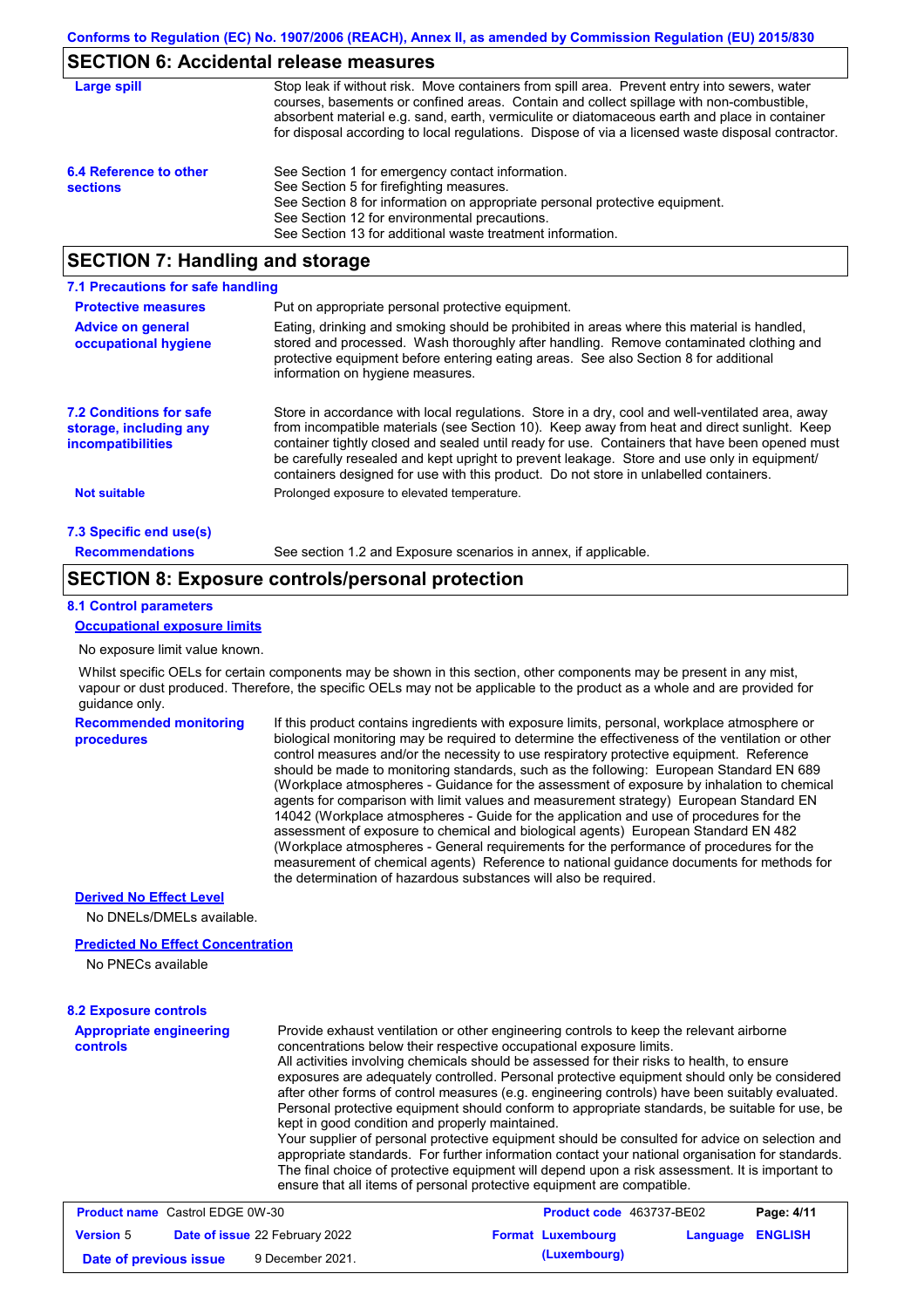## **SECTION 8: Exposure controls/personal protection**

| <b>Individual protection measures</b>  |                                                                                                                                                                                                                                                                                                                                                                                                                                                                                                                                                                                                                                                   |
|----------------------------------------|---------------------------------------------------------------------------------------------------------------------------------------------------------------------------------------------------------------------------------------------------------------------------------------------------------------------------------------------------------------------------------------------------------------------------------------------------------------------------------------------------------------------------------------------------------------------------------------------------------------------------------------------------|
| <b>Hygiene measures</b>                | Wash hands, forearms and face thoroughly after handling chemical products, before eating,<br>smoking and using the lavatory and at the end of the working period. Ensure that eyewash<br>stations and safety showers are close to the workstation location.                                                                                                                                                                                                                                                                                                                                                                                       |
| <b>Respiratory protection</b>          | In case of insufficient ventilation, wear suitable respiratory equipment.<br>The correct choice of respiratory protection depends upon the chemicals being handled, the<br>conditions of work and use, and the condition of the respiratory equipment. Safety procedures<br>should be developed for each intended application. Respiratory protection equipment should<br>therefore be chosen in consultation with the supplier/manufacturer and with a full assessment<br>of the working conditions.                                                                                                                                             |
| <b>Eye/face protection</b>             | Safety glasses with side shields.                                                                                                                                                                                                                                                                                                                                                                                                                                                                                                                                                                                                                 |
| <b>Skin protection</b>                 |                                                                                                                                                                                                                                                                                                                                                                                                                                                                                                                                                                                                                                                   |
| <b>Hand protection</b>                 | <b>General Information:</b>                                                                                                                                                                                                                                                                                                                                                                                                                                                                                                                                                                                                                       |
|                                        | Because specific work environments and material handling practices vary, safety procedures<br>should be developed for each intended application. The correct choice of protective gloves<br>depends upon the chemicals being handled, and the conditions of work and use. Most gloves<br>provide protection for only a limited time before they must be discarded and replaced (even the<br>best chemically resistant gloves will break down after repeated chemical exposures).                                                                                                                                                                  |
|                                        | Gloves should be chosen in consultation with the supplier / manufacturer and taking account of<br>a full assessment of the working conditions.                                                                                                                                                                                                                                                                                                                                                                                                                                                                                                    |
|                                        | Recommended: Nitrile gloves.<br><b>Breakthrough time:</b>                                                                                                                                                                                                                                                                                                                                                                                                                                                                                                                                                                                         |
|                                        | Breakthrough time data are generated by glove manufacturers under laboratory test conditions<br>and represent how long a glove can be expected to provide effective permeation resistance. It<br>is important when following breakthrough time recommendations that actual workplace<br>conditions are taken into account. Always consult with your glove supplier for up-to-date<br>technical information on breakthrough times for the recommended glove type.<br>Our recommendations on the selection of gloves are as follows:                                                                                                                |
|                                        | Continuous contact:                                                                                                                                                                                                                                                                                                                                                                                                                                                                                                                                                                                                                               |
|                                        | Gloves with a minimum breakthrough time of 240 minutes, or >480 minutes if suitable gloves<br>can be obtained.<br>If suitable gloves are not available to offer that level of protection, gloves with shorter<br>breakthrough times may be acceptable as long as appropriate glove maintenance and<br>replacement regimes are determined and adhered to.                                                                                                                                                                                                                                                                                          |
|                                        | Short-term / splash protection:                                                                                                                                                                                                                                                                                                                                                                                                                                                                                                                                                                                                                   |
|                                        | Recommended breakthrough times as above.<br>It is recognised that for short-term, transient exposures, gloves with shorter breakthrough times<br>may commonly be used. Therefore, appropriate maintenance and replacement regimes must<br>be determined and rigorously followed.                                                                                                                                                                                                                                                                                                                                                                  |
|                                        | <b>Glove Thickness:</b>                                                                                                                                                                                                                                                                                                                                                                                                                                                                                                                                                                                                                           |
|                                        | For general applications, we recommend gloves with a thickness typically greater than 0.35 mm.                                                                                                                                                                                                                                                                                                                                                                                                                                                                                                                                                    |
|                                        | It should be emphasised that glove thickness is not necessarily a good predictor of glove<br>resistance to a specific chemical, as the permeation efficiency of the glove will be dependent<br>on the exact composition of the glove material. Therefore, glove selection should also be based<br>on consideration of the task requirements and knowledge of breakthrough times.<br>Glove thickness may also vary depending on the glove manufacturer, the glove type and the<br>glove model. Therefore, the manufacturers' technical data should always be taken into account<br>to ensure selection of the most appropriate glove for the task. |
|                                        | Note: Depending on the activity being conducted, gloves of varying thickness may be required<br>for specific tasks. For example:                                                                                                                                                                                                                                                                                                                                                                                                                                                                                                                  |
|                                        | • Thinner gloves (down to 0.1 mm or less) may be required where a high degree of manual<br>dexterity is needed. However, these gloves are only likely to give short duration protection and<br>would normally be just for single use applications, then disposed of.                                                                                                                                                                                                                                                                                                                                                                              |
|                                        | • Thicker gloves (up to 3 mm or more) may be required where there is a mechanical (as well<br>as a chemical) risk i.e. where there is abrasion or puncture potential.                                                                                                                                                                                                                                                                                                                                                                                                                                                                             |
| <b>Product name</b> Castrol EDGE 0W-30 | <b>Product code</b> 463737-BE02<br>Page: 5/11                                                                                                                                                                                                                                                                                                                                                                                                                                                                                                                                                                                                     |

| <b>Product name</b> Castrol EDGE 0W-30 |  | <b>Product code</b> 463737-BE02       |  | Page: 5/11               |                  |  |
|----------------------------------------|--|---------------------------------------|--|--------------------------|------------------|--|
| <b>Version</b> 5                       |  | <b>Date of issue 22 February 2022</b> |  | <b>Format Luxembourg</b> | Language ENGLISH |  |
| Date of previous issue                 |  | 9 December 2021.                      |  | (Luxembourg)             |                  |  |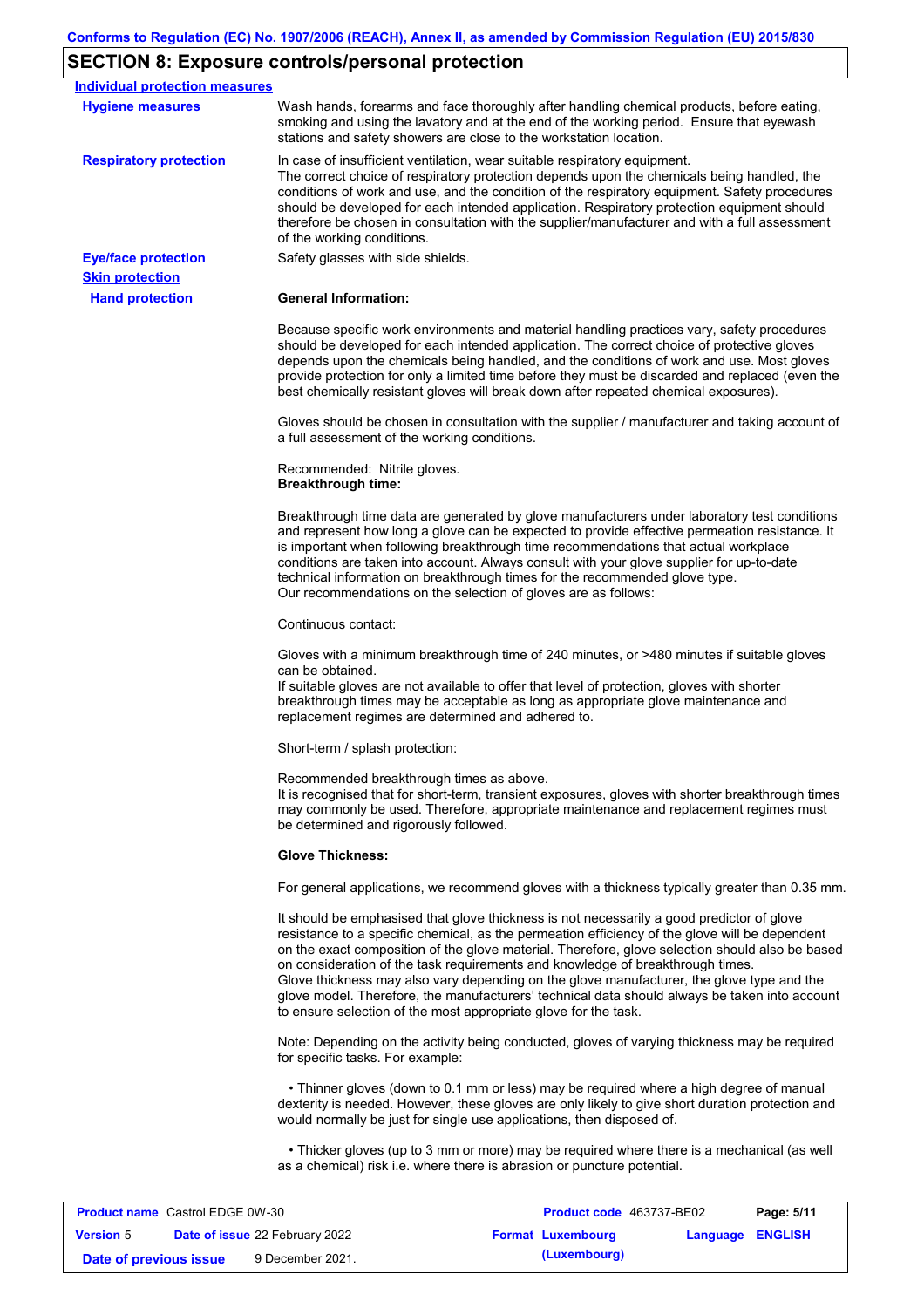## **SECTION 8: Exposure controls/personal protection**

| <b>Skin and body</b>                             | Use of protective clothing is good industrial practice.<br>Personal protective equipment for the body should be selected based on the task being<br>performed and the risks involved and should be approved by a specialist before handling this<br>product.<br>Cotton or polyester/cotton overalls will only provide protection against light superficial<br>contamination that will not soak through to the skin. Overalls should be laundered on a regular<br>basis. When the risk of skin exposure is high (e.g. when cleaning up spillages or if there is a<br>risk of splashing) then chemical resistant aprons and/or impervious chemical suits and boots<br>will be required. |
|--------------------------------------------------|---------------------------------------------------------------------------------------------------------------------------------------------------------------------------------------------------------------------------------------------------------------------------------------------------------------------------------------------------------------------------------------------------------------------------------------------------------------------------------------------------------------------------------------------------------------------------------------------------------------------------------------------------------------------------------------|
| <b>Refer to standards:</b>                       | Respiratory protection: EN 529<br>Gloves: EN 420, EN 374<br>Eye protection: EN 166<br>Filtering half-mask: EN 149<br>Filtering half-mask with valve: EN 405<br>Half-mask: EN 140 plus filter<br>Full-face mask: EN 136 plus filter<br>Particulate filters: EN 143<br>Gas/combined filters: EN 14387                                                                                                                                                                                                                                                                                                                                                                                   |
| <b>Environmental exposure</b><br><b>controls</b> | Emissions from ventilation or work process equipment should be checked to ensure they<br>comply with the requirements of environmental protection legislation. In some cases, fume<br>scrubbers, filters or engineering modifications to the process equipment will be necessary to<br>reduce emissions to acceptable levels.                                                                                                                                                                                                                                                                                                                                                         |

## **SECTION 9: Physical and chemical properties**

The conditions of measurement of all properties are at standard temperature and pressure unless otherwise indicated.

#### **9.1 Information on basic physical and chemical properties**

| <b>Appearance</b>                                      |                                              |
|--------------------------------------------------------|----------------------------------------------|
| <b>Physical state</b>                                  | Liquid.                                      |
| <b>Colour</b>                                          | Amber. [Light]                               |
| <b>Odour</b>                                           | Not available.                               |
| <b>Odour threshold</b>                                 | Not available.                               |
| рH                                                     | Not applicable.                              |
| <b>Melting point/freezing point</b>                    | Not available.                               |
| Initial boiling point and boiling<br>range             | Not available.                               |
| <b>Pour point</b>                                      | -45 $^{\circ}$ C                             |
| <b>Flash point</b>                                     | Closed cup: 201°C (393.8°F) [Pensky-Martens] |
| <b>Evaporation rate</b>                                | Not available.                               |
| Flammability (solid, gas)                              | Not available.                               |
| <b>Upper/lower flammability or</b><br>explosive limits | Not available.                               |
| <b>Vapour pressure</b>                                 | Not available.                               |

|                                                                                | Vapour Pressure at 20°C |          |                         | Vapour pressure at 50°C |             |               |
|--------------------------------------------------------------------------------|-------------------------|----------|-------------------------|-------------------------|-------------|---------------|
| <b>Ingredient name</b>                                                         | mm Hg kPa               |          | <b>Method</b>           | mm<br>Hg                | kPa         | <b>Method</b> |
| Distillates (petroleum),<br>hydrotreated heavy<br>paraffinic                   | < 0.08                  | < 0.011  | <b>ASTM D 5191</b>      |                         |             |               |
| Dec-1-ene,<br>homopolymer,<br>hydrogenated                                     | $\Omega$                | $\Omega$ | <b>ASTME</b><br>1194-87 |                         |             |               |
| Lubricating oils<br>(petroleum), C15-30,<br>hydrotreated neutral oil-<br>based | < 0.08                  | < 0.011  | <b>ASTM D 5191</b>      |                         |             |               |
| Lubricating oils<br>(petroleum), C20-50,<br>hydrotreated neutral oil-<br>based | < 0.08                  | < 0.011  | <b>ASTM D 5191</b>      |                         |             |               |
| bis(nonylphenyl)amine                                                          | < 0.01                  | < 0.0013 | EU A.4                  | $\Omega$                | $\mathbf 0$ | EU A.4        |

#### **Vapour density**

| <b>Product name</b> Castrol EDGE 0W-30 |  | <b>Product code</b> 463737-BE02       |  | Page: 6/11               |                         |  |
|----------------------------------------|--|---------------------------------------|--|--------------------------|-------------------------|--|
| <b>Version 5</b>                       |  | <b>Date of issue 22 February 2022</b> |  | <b>Format Luxembourg</b> | <b>Language ENGLISH</b> |  |
| Date of previous issue                 |  | 9 December 2021.                      |  | (Luxembourg)             |                         |  |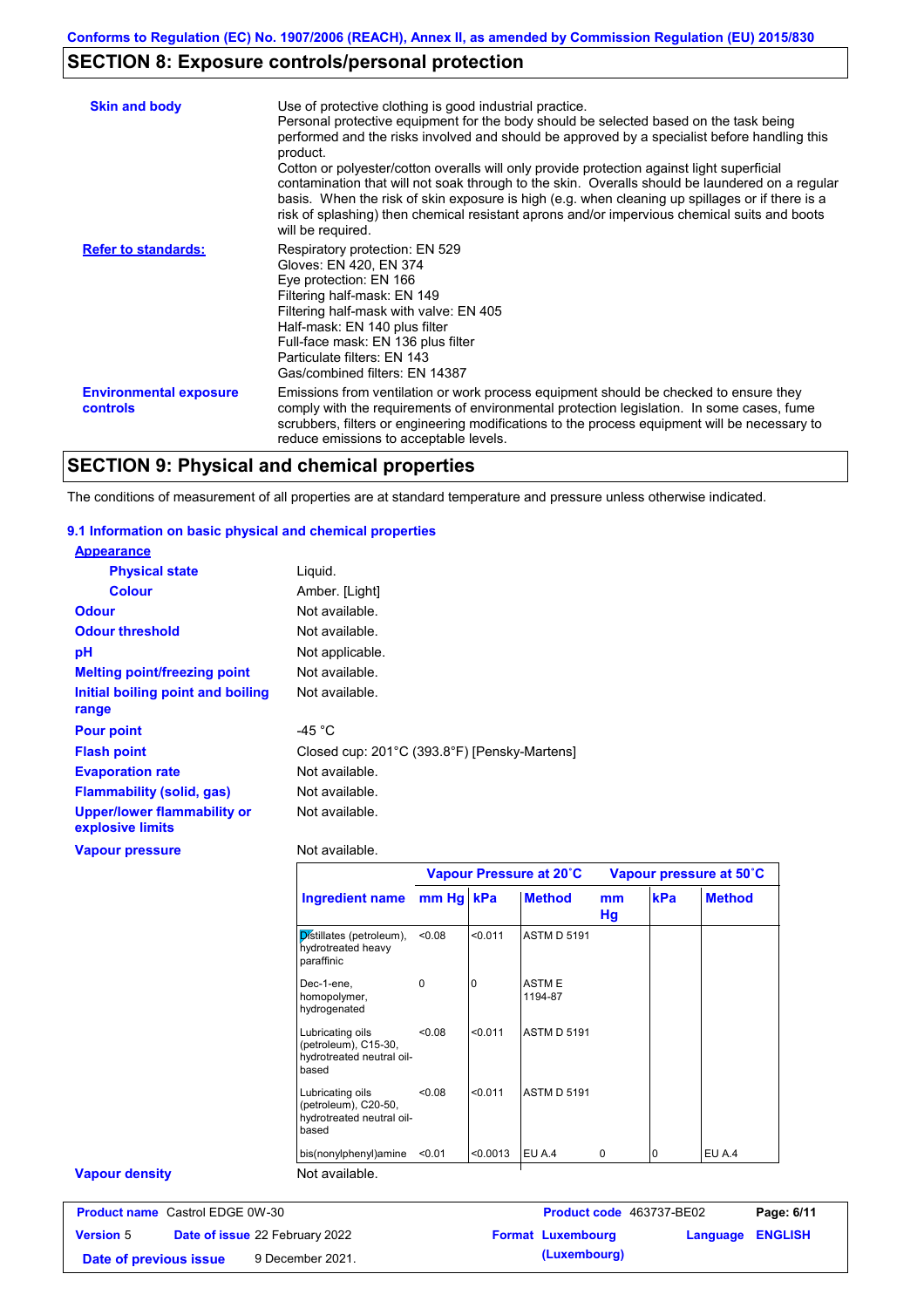# **SECTION 9: Physical and chemical properties**

| <b>Relative density</b>                           | Not available.                                                                                                                               |            |                            |                |
|---------------------------------------------------|----------------------------------------------------------------------------------------------------------------------------------------------|------------|----------------------------|----------------|
| <b>Density</b>                                    | <1000 kg/m <sup>3</sup> (<1 g/cm <sup>3</sup> ) at 15°C                                                                                      |            |                            |                |
| <b>Solubility(ies)</b>                            | insoluble in water.                                                                                                                          |            |                            |                |
| <b>Partition coefficient: n-octanol/</b><br>water | Not applicable.                                                                                                                              |            |                            |                |
| <b>Auto-ignition temperature</b>                  | <b>Ingredient name</b>                                                                                                                       | °C         | °F                         | <b>Method</b>  |
|                                                   | Dec-1-ene, homopolymer,<br>hydrogenated                                                                                                      | 343 to 369 | 649.4 to 696.2 ASTM D 2159 |                |
|                                                   | Dec-1-ene, trimers, hydrogenated                                                                                                             | 343 to 369 | 649.4 to 696.2 ASTM D 2159 |                |
|                                                   | bis(nonylphenyl)amine                                                                                                                        | 440        | 824                        | <b>EU A.15</b> |
| <b>Decomposition temperature</b>                  | Not available.                                                                                                                               |            |                            |                |
| <b>Viscosity</b>                                  | Kinematic: 68.1 mm <sup>2</sup> /s (68.1 cSt) at 40 $^{\circ}$ C<br>Kinematic: 12.1 to 12.44 mm <sup>2</sup> /s (12.1 to 12.44 cSt) at 100°C |            |                            |                |
| <b>Explosive properties</b>                       | Not available.                                                                                                                               |            |                            |                |
| <b>Oxidising properties</b>                       | Not available.                                                                                                                               |            |                            |                |
| <b>Particle characteristics</b>                   |                                                                                                                                              |            |                            |                |
| <b>Median particle size</b>                       | Not applicable.                                                                                                                              |            |                            |                |
| 9.2 Other information                             |                                                                                                                                              |            |                            |                |
|                                                   |                                                                                                                                              |            |                            |                |

### **SECTION 10: Stability and reactivity**

| <b>10.1 Reactivity</b>                            | No specific test data available for this product. Refer to Conditions to avoid and Incompatible<br>materials for additional information.                                |
|---------------------------------------------------|-------------------------------------------------------------------------------------------------------------------------------------------------------------------------|
| <b>10.2 Chemical stability</b>                    | The product is stable.                                                                                                                                                  |
| <b>10.3 Possibility of</b><br>hazardous reactions | Under normal conditions of storage and use, hazardous reactions will not occur.<br>Under normal conditions of storage and use, hazardous polymerisation will not occur. |
| <b>10.4 Conditions to avoid</b>                   | Avoid all possible sources of ignition (spark or flame).                                                                                                                |
| 10.5 Incompatible materials                       | Reactive or incompatible with the following materials: oxidising materials.                                                                                             |
| <b>10.6 Hazardous</b><br>decomposition products   | Under normal conditions of storage and use, hazardous decomposition products should not be<br>produced.                                                                 |

# **SECTION 11: Toxicological information**

| 11.1 Information on toxicological effects          |                                                                                                                            |
|----------------------------------------------------|----------------------------------------------------------------------------------------------------------------------------|
| <b>Acute toxicity estimates</b>                    |                                                                                                                            |
| Not available.                                     |                                                                                                                            |
| <b>Information on likely</b><br>routes of exposure | Routes of entry anticipated: Dermal, Inhalation.                                                                           |
| <b>Potential acute health effects</b>              |                                                                                                                            |
| <b>Inhalation</b>                                  | <b>Exposure to decomposition products may cause a health hazard. Serious effects may be</b><br>delayed following exposure. |
| <b>Ingestion</b>                                   | No known significant effects or critical hazards.                                                                          |
| <b>Skin contact</b>                                | Defatting to the skin. May cause skin dryness and irritation.                                                              |
| <b>Eye contact</b>                                 | No known significant effects or critical hazards.                                                                          |
|                                                    | <b>Symptoms related to the physical, chemical and toxicological characteristics</b>                                        |
| <b>Inhalation</b>                                  | No specific data.                                                                                                          |
| <b>Ingestion</b>                                   | No specific data.                                                                                                          |
| <b>Skin contact</b>                                | Adverse symptoms may include the following:<br>irritation<br>dryness<br>cracking                                           |
| <b>Eye contact</b>                                 | No specific data.                                                                                                          |
|                                                    | Delayed and immediate effects as well as chronic effects from short and long-term exposure                                 |
| <b>Product name</b> Castrol EDGE 0W-30             | Product code 463737-BE02<br>Page: 7/11                                                                                     |
| <b>Version 5</b>                                   | <b>Format Luxembourg</b><br><b>ENGLISH</b><br>Date of issue 22 February 2022<br>Language                                   |
| Date of previous issue                             | (Luxembourg)<br>9 December 2021.                                                                                           |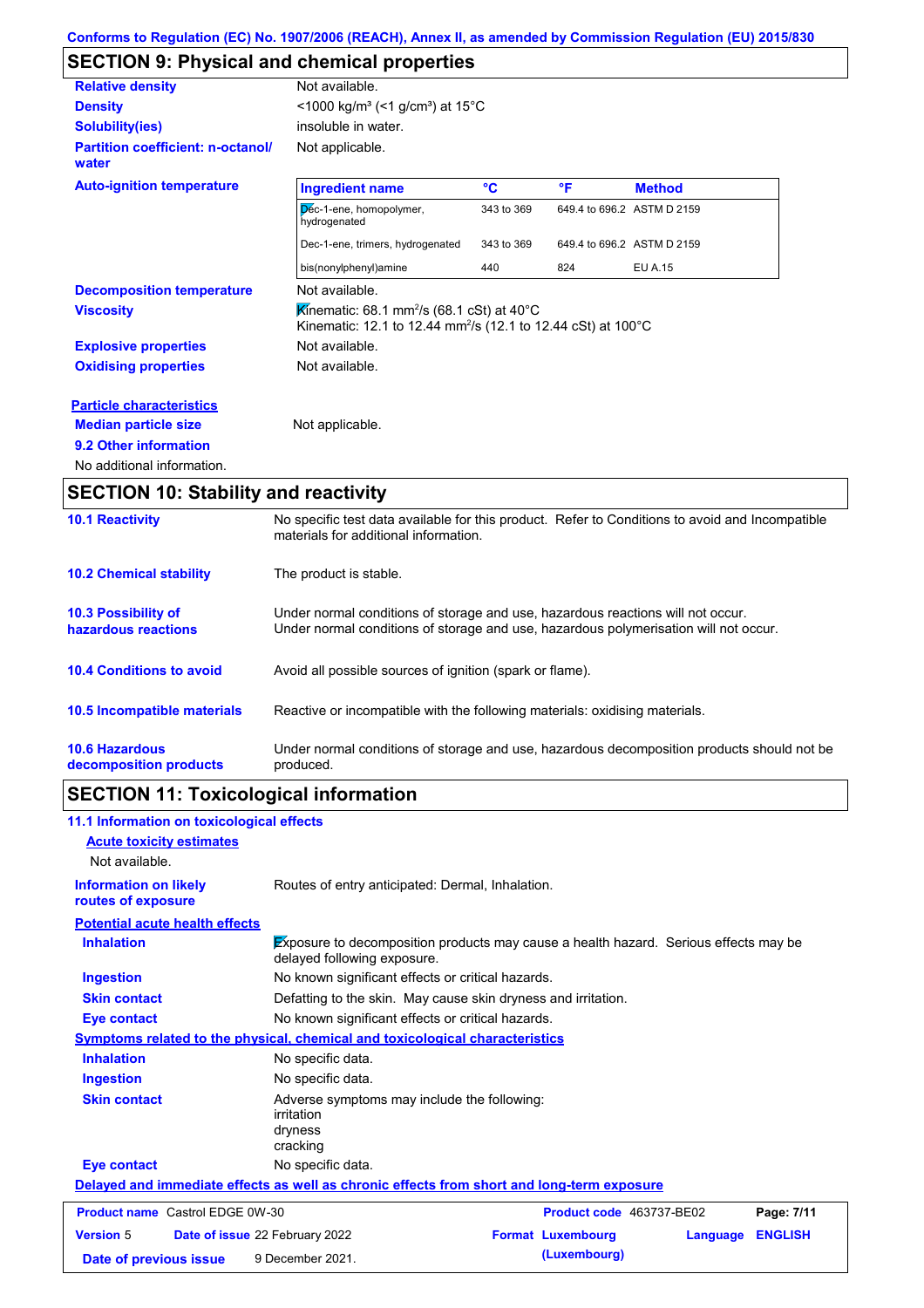## **SECTION 11: Toxicological information**

| <b>Inhalation</b>                       | Overexposure to the inhalation of airborne droplets or aerosols may cause irritation of the<br>respiratory tract.                                                                                                                                                                                                                                                                                        |
|-----------------------------------------|----------------------------------------------------------------------------------------------------------------------------------------------------------------------------------------------------------------------------------------------------------------------------------------------------------------------------------------------------------------------------------------------------------|
| Ingestion                               | Ingestion of large quantities may cause nausea and diarrhoea.                                                                                                                                                                                                                                                                                                                                            |
| <b>Skin contact</b>                     | Prolonged or repeated contact can defat the skin and lead to irritation and/or dermatitis.                                                                                                                                                                                                                                                                                                               |
| Eye contact                             | Potential risk of transient stinging or redness if accidental eye contact occurs.                                                                                                                                                                                                                                                                                                                        |
| <b>Potential chronic health effects</b> |                                                                                                                                                                                                                                                                                                                                                                                                          |
| General                                 | USED ENGINE OILS<br>Combustion products resulting from the operation of internal combustion engines contaminate<br>engine oils during use. Used engine oil may contain hazardous components which have the<br>potential to cause skin cancer. Frequent or prolonged contact with all types and makes of used<br>engine oil must therefore be avoided and a high standard of personal hygiene maintained. |
| <b>Carcinogenicity</b>                  | No known significant effects or critical hazards.                                                                                                                                                                                                                                                                                                                                                        |
| <b>Mutagenicity</b>                     | No known significant effects or critical hazards.                                                                                                                                                                                                                                                                                                                                                        |
| <b>Developmental effects</b>            | No known significant effects or critical hazards.                                                                                                                                                                                                                                                                                                                                                        |
| <b>Fertility effects</b>                | No known significant effects or critical hazards.                                                                                                                                                                                                                                                                                                                                                        |
|                                         |                                                                                                                                                                                                                                                                                                                                                                                                          |

## **SECTION 12: Ecological information**

```
12.1 Toxicity
```
**Environmental hazards** Not classified as dangerous

#### **12.2 Persistence and degradability**

**Partially biodegradable.** 

#### **12.3 Bioaccumulative potential**

This product is not expected to bioaccumulate through food chains in the environment.

| <b>12.4 Mobility in soil</b>                                  |                                                                      |
|---------------------------------------------------------------|----------------------------------------------------------------------|
| <b>Soil/water partition</b><br>coefficient (K <sub>oc</sub> ) | Not available.                                                       |
| <b>Mobility</b>                                               | Spillages may penetrate the soil causing ground water contamination. |

#### **12.5 Results of PBT and vPvB assessment**

Product does not meet the criteria for PBT or vPvB according to Regulation (EC) No. 1907/2006, Annex XIII.

#### **12.6 Other adverse effects**

Spills may form a film on water surfaces causing physical damage to organisms. Oxygen transfer could also be impaired. **Other ecological information**

### **SECTION 13: Disposal considerations**

#### **13.1 Waste treatment methods**

#### **Product**

**Methods of disposal**

Where possible, arrange for product to be recycled. Dispose of via an authorised person/ licensed waste disposal contractor in accordance with local regulations.

#### **European waste catalogue (EWC) Hazardous waste** Yes.

| Waste code | <b>Waste designation</b>                |
|------------|-----------------------------------------|
| 13 02 08*  | other engine, gear and lubricating oils |

However, deviation from the intended use and/or the presence of any potential contaminants may require an alternative waste disposal code to be assigned by the end user.

**Packaging**

| <b>Fachayling</b>          |                                                                                                                                                                                                                                         |
|----------------------------|-----------------------------------------------------------------------------------------------------------------------------------------------------------------------------------------------------------------------------------------|
| <b>Methods of disposal</b> | Where possible, arrange for product to be recycled. Dispose of via an authorised person/<br>licensed waste disposal contractor in accordance with local regulations.                                                                    |
| <b>Special precautions</b> | This material and its container must be disposed of in a safe way. Empty containers or liners<br>may retain some product residues. Avoid dispersal of spilt material and runoff and contact with<br>soil, waterways, drains and sewers. |
| <b>References</b>          | Commission 2014/955/EU<br>Directive 2008/98/EC                                                                                                                                                                                          |

| <b>Product name</b> Castrol EDGE 0W-30 |  | <b>Product code</b> 463737-BE02       |  | Page: 8/11               |                         |  |
|----------------------------------------|--|---------------------------------------|--|--------------------------|-------------------------|--|
| <b>Version 5</b>                       |  | <b>Date of issue 22 February 2022</b> |  | <b>Format Luxembourg</b> | <b>Language ENGLISH</b> |  |
| Date of previous issue                 |  | 9 December 2021.                      |  | (Luxembourg)             |                         |  |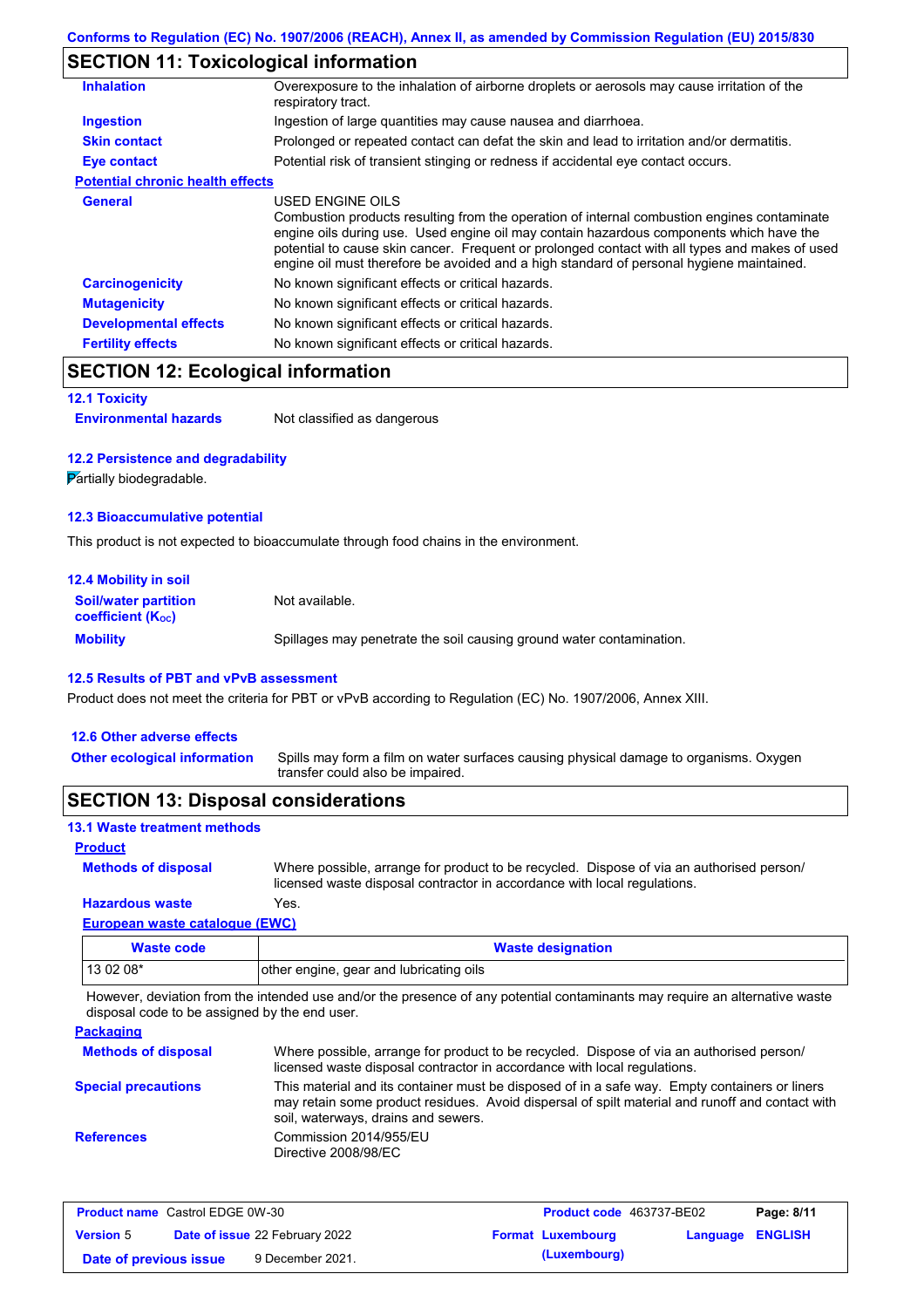#### - - - - - - - - - Not regulated. Not regulated. Not regulated. - - - **SECTION 14: Transport information ADR/RID IMDG IATA 14.1 UN number 14.2 UN proper shipping name 14.3 Transport hazard class(es) 14.4 Packing group ADN Additional information 14.5 Environmental hazards** No. 1980 | No. 1980 | No. 1980 | No. 1980 | No. 1980 | No. 1980 | No. 1980 | No. 1980 | No. 1980 | No. 1980 | Not regulated. - -<br>No. - -

**14.6 Special precautions for user** Not available.

**14.7 Transport in bulk according to IMO instruments**

**Version** 5

Not available.

## **SECTION 15: Regulatory information**

**Other regulations REACH Status** The company, as identified in Section 1, sells this product in the EU in compliance with the current requirements of REACH. **15.1 Safety, health and environmental regulations/legislation specific for the substance or mixture EU Regulation (EC) No. 1907/2006 (REACH) Annex XIV - List of substances subject to authorisation Substances of very high concern** None of the components are listed. At least one component is not listed. At least one component is not listed in DSL but all such components are listed in NDSL. At least one component is not listed. At least one component is not listed. All components are active or exempted. All components are listed or exempted. At least one component is not listed. **United States inventory (TSCA 8b) Australia inventory (AIIC) Canada inventory China inventory (IECSC) Japan inventory (CSCL) Korea inventory (KECI) Philippines inventory (PICCS) Taiwan Chemical Substances Inventory (TCSI)** All components are listed or exempted. **Ozone depleting substances (1005/2009/EU)** Not listed. **Prior Informed Consent (PIC) (649/2012/EU)** None of the components are listed. **Annex XIV EU Regulation (EC) No. 1907/2006 (REACH) Annex XVII - Restrictions on the manufacture, placing on the market and use of certain dangerous substances, mixtures and articles** Not applicable. **Product name** Castrol EDGE 0W-30 Castrol EDGE 0W-30 **Product code** 463737-BE02 **Page: 9/11**

**Date of issue** 22 February 2022 **Format Luxembourg Language ENGLISH**

**Date of previous issue (Luxembourg)** 9 December 2021.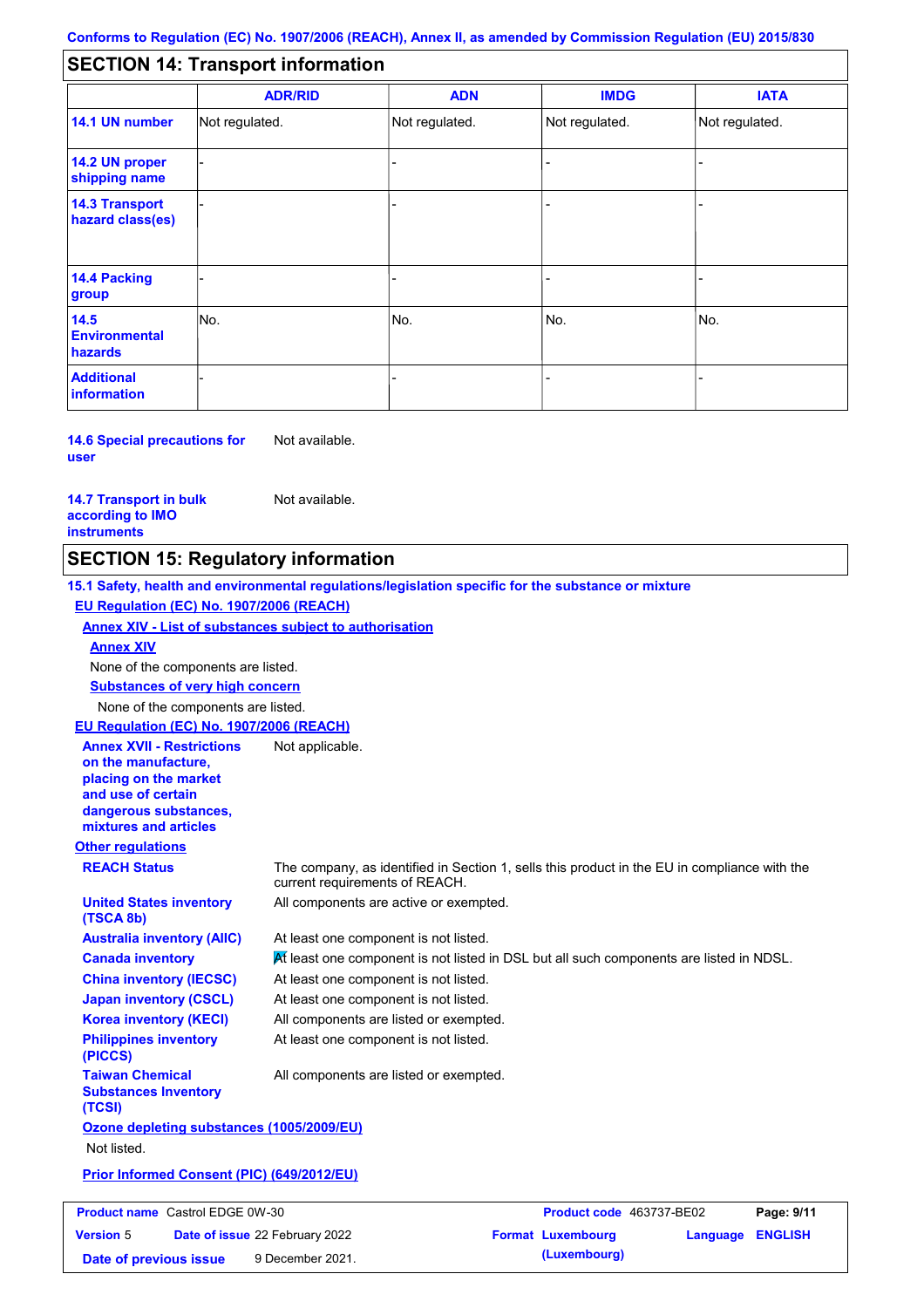## **SECTION 15: Regulatory information**

Not listed.

**Persistent Organic Pollutants** Not listed.

#### **EU - Water framework directive - Priority substances**

None of the components are listed.

#### **Seveso Directive**

This product is not controlled under the Seveso Directive.

| <b>15.2 Chemical safety</b> | A Chemical Safety Assessment has been carried out for one or more of the substances within  |
|-----------------------------|---------------------------------------------------------------------------------------------|
| assessment                  | this mixture. A Chemical Safety Assessment has not been carried out for the mixture itself. |

## **SECTION 16: Other information**

| <b>Abbreviations and acronyms</b> | ADN = European Provisions concerning the International Carriage of Dangerous Goods by                                                   |
|-----------------------------------|-----------------------------------------------------------------------------------------------------------------------------------------|
|                                   | Inland Waterway                                                                                                                         |
|                                   | ADR = The European Agreement concerning the International Carriage of Dangerous Goods by<br>Road                                        |
|                                   | ATE = Acute Toxicity Estimate                                                                                                           |
|                                   | <b>BCF</b> = Bioconcentration Factor                                                                                                    |
|                                   | CAS = Chemical Abstracts Service                                                                                                        |
|                                   | CLP = Classification, Labelling and Packaging Regulation [Regulation (EC) No. 1272/2008]                                                |
|                                   | CSA = Chemical Safety Assessment                                                                                                        |
|                                   | CSR = Chemical Safety Report                                                                                                            |
|                                   | DMEL = Derived Minimal Effect Level                                                                                                     |
|                                   | DNEL = Derived No Effect Level                                                                                                          |
|                                   | EINECS = European Inventory of Existing Commercial chemical Substances                                                                  |
|                                   | ES = Exposure Scenario                                                                                                                  |
|                                   | EUH statement = CLP-specific Hazard statement                                                                                           |
|                                   | EWC = European Waste Catalogue                                                                                                          |
|                                   | GHS = Globally Harmonized System of Classification and Labelling of Chemicals                                                           |
|                                   | IATA = International Air Transport Association                                                                                          |
|                                   | IBC = Intermediate Bulk Container                                                                                                       |
|                                   | IMDG = International Maritime Dangerous Goods                                                                                           |
|                                   | LogPow = logarithm of the octanol/water partition coefficient                                                                           |
|                                   | MARPOL = International Convention for the Prevention of Pollution From Ships, 1973 as                                                   |
|                                   | modified by the Protocol of 1978. ("Marpol" = marine pollution)                                                                         |
|                                   | OECD = Organisation for Economic Co-operation and Development                                                                           |
|                                   | PBT = Persistent, Bioaccumulative and Toxic                                                                                             |
|                                   | <b>PNEC = Predicted No Effect Concentration</b>                                                                                         |
|                                   | REACH = Registration, Evaluation, Authorisation and Restriction of Chemicals Regulation                                                 |
|                                   | [Regulation (EC) No. 1907/2006]                                                                                                         |
|                                   | RID = The Regulations concerning the International Carriage of Dangerous Goods by Rail                                                  |
|                                   | RRN = REACH Registration Number                                                                                                         |
|                                   | SADT = Self-Accelerating Decomposition Temperature                                                                                      |
|                                   | SVHC = Substances of Very High Concern                                                                                                  |
|                                   | STOT-RE = Specific Target Organ Toxicity - Repeated Exposure                                                                            |
|                                   | STOT-SE = Specific Target Organ Toxicity - Single Exposure                                                                              |
|                                   | TWA = Time weighted average                                                                                                             |
|                                   | $UN = United Nations$                                                                                                                   |
|                                   | UVCB = Complex hydrocarbon substance                                                                                                    |
|                                   | VOC = Volatile Organic Compound                                                                                                         |
|                                   | vPvB = Very Persistent and Very Bioaccumulative<br>Varies = may contain one or more of the following 64741-88-4 / RRN 01-2119488706-23, |
|                                   | 64741-89-5 / RRN 01-2119487067-30, 64741-95-3 / RRN 01-2119487081-40, 64741-96-4/ RRN                                                   |
|                                   | 01-2119483621-38, 64742-01-4 / RRN 01-2119488707-21, 64742-44-5 / RRN                                                                   |
|                                   | 01-2119985177-24, 64742-45-6, 64742-52-5 / RRN 01-2119467170-45, 64742-53-6 / RRN                                                       |
|                                   | 01-2119480375-34, 64742-54-7 / RRN 01-2119484627-25, 64742-55-8 / RRN                                                                   |
|                                   | 01-2119487077-29, 64742-56-9 / RRN 01-2119480132-48, 64742-57-0 / RRN                                                                   |
|                                   | 01-2119489287-22, 64742-58-1, 64742-62-7 / RRN 01-2119480472-38, 64742-63-8,                                                            |
|                                   | 64742-65-0 / RRN 01-2119471299-27, 64742-70-7 / RRN 01-2119487080-42, 72623-85-9 /                                                      |
|                                   | RRN 01-2119555262-43, 72623-86-0 / RRN 01-2119474878-16, 72623-87-1 / RRN                                                               |
|                                   | 01-2119474889-13                                                                                                                        |

#### **Procedure used to derive the classification according to Regulation (EC) No. 1272/2008 [CLP/GHS]**

| <b>Classification</b> | <b>Justification</b> |
|-----------------------|----------------------|
| Not classified.       |                      |

| <b>Product name</b> Castrol EDGE 0W-30 |                                       | <b>Product code</b> 463737-BE02 |  | Page: 10/11              |                         |  |
|----------------------------------------|---------------------------------------|---------------------------------|--|--------------------------|-------------------------|--|
| <b>Version 5</b>                       | <b>Date of issue 22 February 2022</b> |                                 |  | <b>Format Luxembourg</b> | <b>Language ENGLISH</b> |  |
| Date of previous issue                 |                                       | 9 December 2021.                |  | (Luxembourg)             |                         |  |